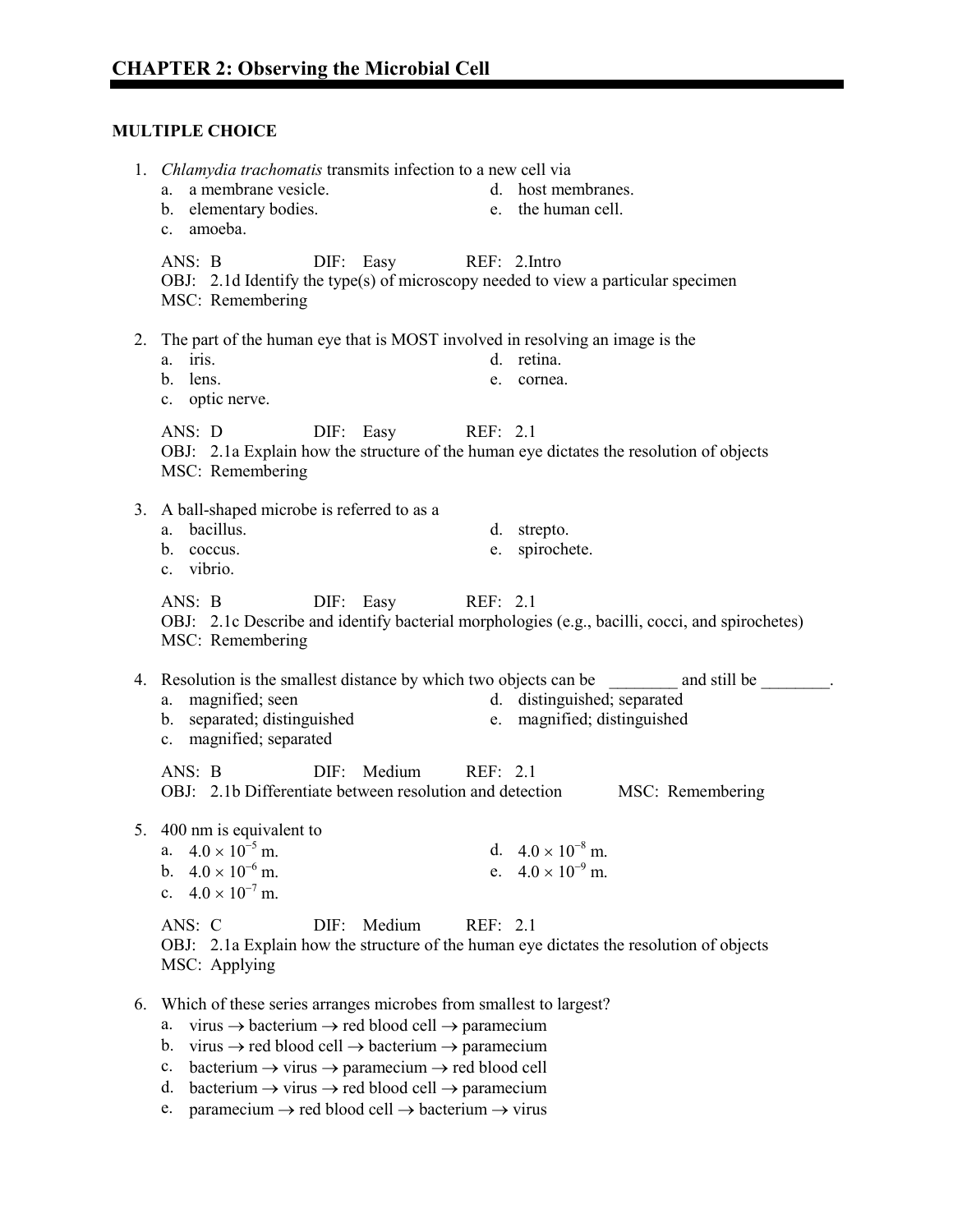|     | DIF: Difficult<br>ANS: A<br>REF: 2.1<br>OBJ: 2.1c Describe and identify bacterial morphologies (e.g., bacilli, cocci, and spirochetes)<br>MSC: Applying                                                                                                                        |
|-----|--------------------------------------------------------------------------------------------------------------------------------------------------------------------------------------------------------------------------------------------------------------------------------|
| 7.  | What happens if the wavelength of radiation is larger than the object being viewed?<br>d. refraction<br>absorption<br>a.<br>b. scattering<br>e. resolution<br>c. no resolution                                                                                                 |
|     | ANS: C<br>DIF: Easy<br>REF: 2.2<br>OBJ: 2.2a Identify what conditions must exist for electromagnetic radiation to resolve an object<br>from neighboring objects or the surrounding medium<br>MSC: Remembering                                                                  |
|     | 8. Wavelength interference results in small observed objects (like bacteria) being surrounded by<br>d. a dark field.<br>a. a capsule.<br>b. a membrane.<br>a cell wall.<br>e.<br>c. concentric rings.                                                                          |
|     | DIF: Difficult<br>ANS: C<br>REF: 2.2<br>OBJ: 2.2b Explain the properties of light MSC: Applying                                                                                                                                                                                |
|     | 9. What is the MOST important property that enables a lens to magnify an image?<br>d. refraction<br>absorption<br>a.<br>b. fluorescence<br>scattering<br>e.<br>c. reflection                                                                                                   |
|     | REF: 2.2<br>ANS: D<br>DIF: Easy<br>OBJ: 2.2c Differentiate among absorption, reflection, refraction, and scattering<br>MSC: Remembering                                                                                                                                        |
|     | 10. When two waves are out of phase by ________ wavelength, they produce destructive interference,<br>canceling each other's amplitude and resulting in contrast in the image.<br>a. one-tenth of a<br>d. one-half of a<br>b. one-eighth of a<br>e. one<br>c. one-quarter of a |
|     | ANS: D DIF: Difficult REF: 2.2<br>OBJ: 2.2d Explain how lenses magnify images<br>MSC: Understanding                                                                                                                                                                            |
| 11. | Increasing the refractive index of the medium between the object and the objective lens increases<br>a. refraction.<br>d. resolution.<br>b. reflection.<br>e. wavelength.<br>c. magnification.                                                                                 |
|     | ANS: D<br>DIF:<br>Difficult<br>REF: 2.2<br>OBJ: 2.2d Explain how lenses magnify images<br>MSC: Understanding                                                                                                                                                                   |
| 12. | If aqueous cytoplasm was submerged in a beaker of immersion oil, the slide would be<br>a. undetectable.<br>fluorescent.<br>d.<br>brighter than its surroundings.<br>stained.<br>b.<br>e.<br>darker than its surroundings.<br>$c_{-}$                                           |
|     | Medium<br>ANS: A<br>DIF:<br>REF: 2.2<br>OBJ: 2.2b Explain the properties of light MSC: Applying                                                                                                                                                                                |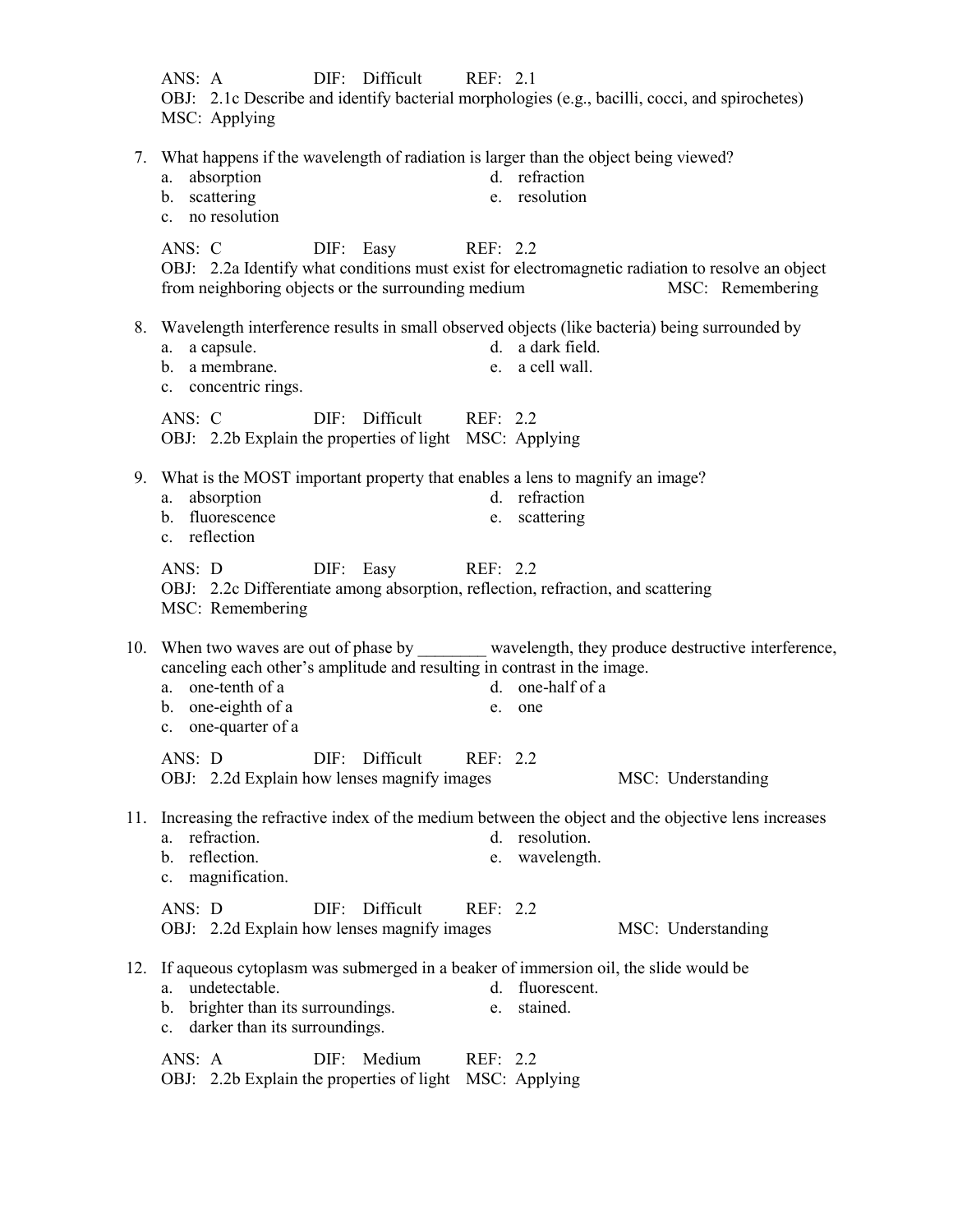- 13. What would happen if a lens had the same refractive index as air?
	- a. Light would not pass through the lens.
	- b. The image would be magnified more than with a glass lens.
	- c. The image would be magnified, but the resolution would be less than with a glass lens.
	- d. The image would be magnified, and the resolution would be greater than with a glass lens.
	- e. The image would not be magnified.

ANS: E DIF: Medium REF: 2.2 OBJ: 2.2c Differentiate among absorption, reflection, refraction, and scattering MSC: Applying

14. The highest useful magnification for a light microscope is about

- a. 100X. d. 100,000X.
- b. 1,000X. e. 1,000,000X.
- c. 10,000X.

ANS: C DIF: Easy REF: 2.3 OBJ: 2.3a State the factors that influence image quality in bright-field microscopy MSC: Applying

15.  $A(n)$  acts to vary the diameter of the light column in a light microscope.

- a. condenser d. diaphragm
- b. objective e. lens
- c. ocular

ANS: D DIF: Easy REF: 2.3

OBJ: 2.3c Explain the function of the components of a compound microscope MSC: Remembering

16. Which of these arranges the steps of the Gram stain into the correct order?

- a. iodine  $\rightarrow$  crystal violet  $\rightarrow$  decolorizer  $\rightarrow$  safranin
- b. safranin  $\rightarrow$  decolorizer  $\rightarrow$  crystal violet  $\rightarrow$  iodine
- c. crystal violet  $\rightarrow$  decolorizer  $\rightarrow$  iodine  $\rightarrow$  safranin
- d. crystal violet  $\rightarrow$  decolorizer  $\rightarrow$  safranin  $\rightarrow$  iodine
- e. crystal violet  $\rightarrow$  iodine  $\rightarrow$  decolorizer  $\rightarrow$  safranin

ANS: E DIF: Medium REF: 2.3

OBJ: 2.4g Explain how the structure of the bacterial cell wall relates to its Gram-stain status MSC: Remembering

17. Label the condenser in the figure below.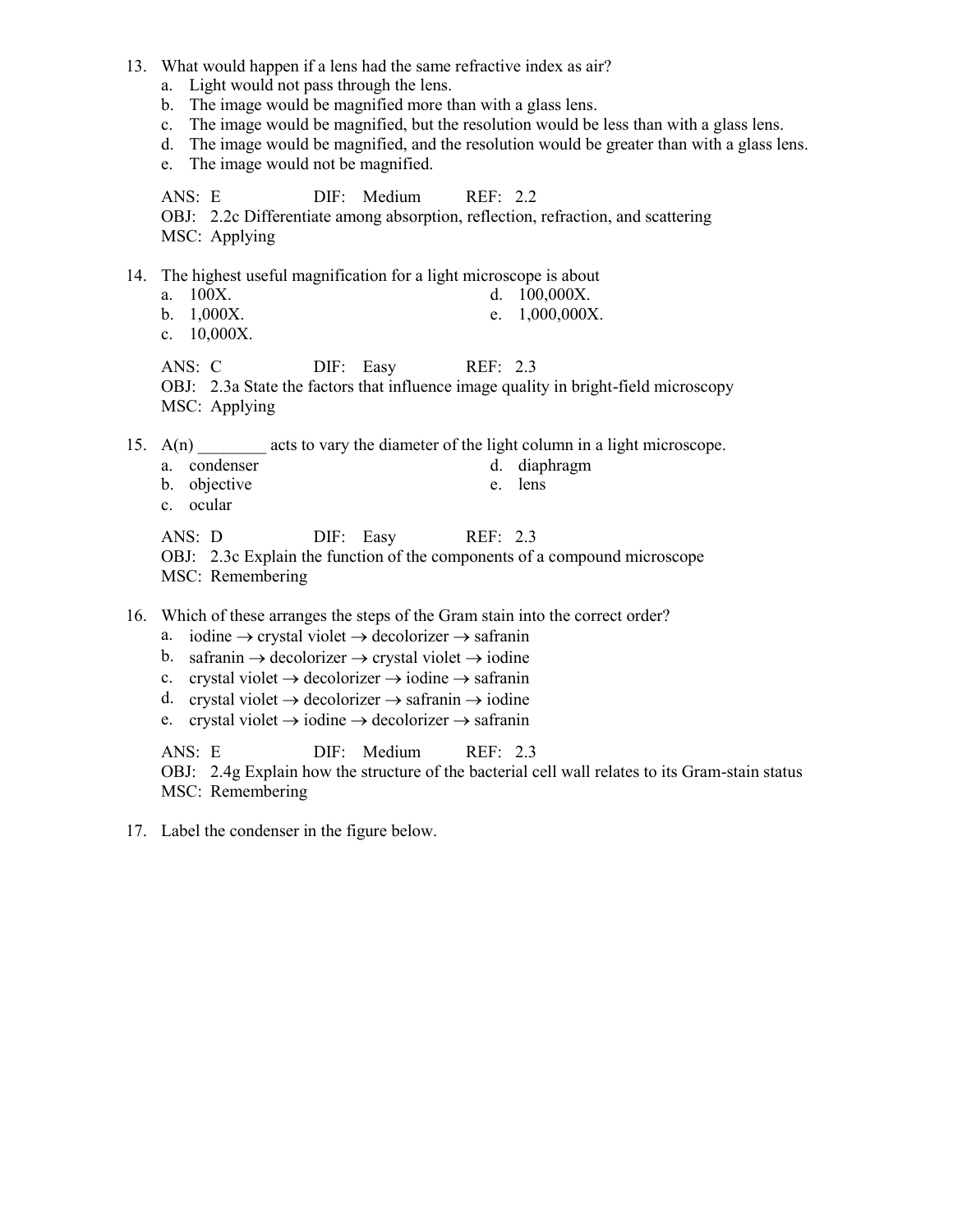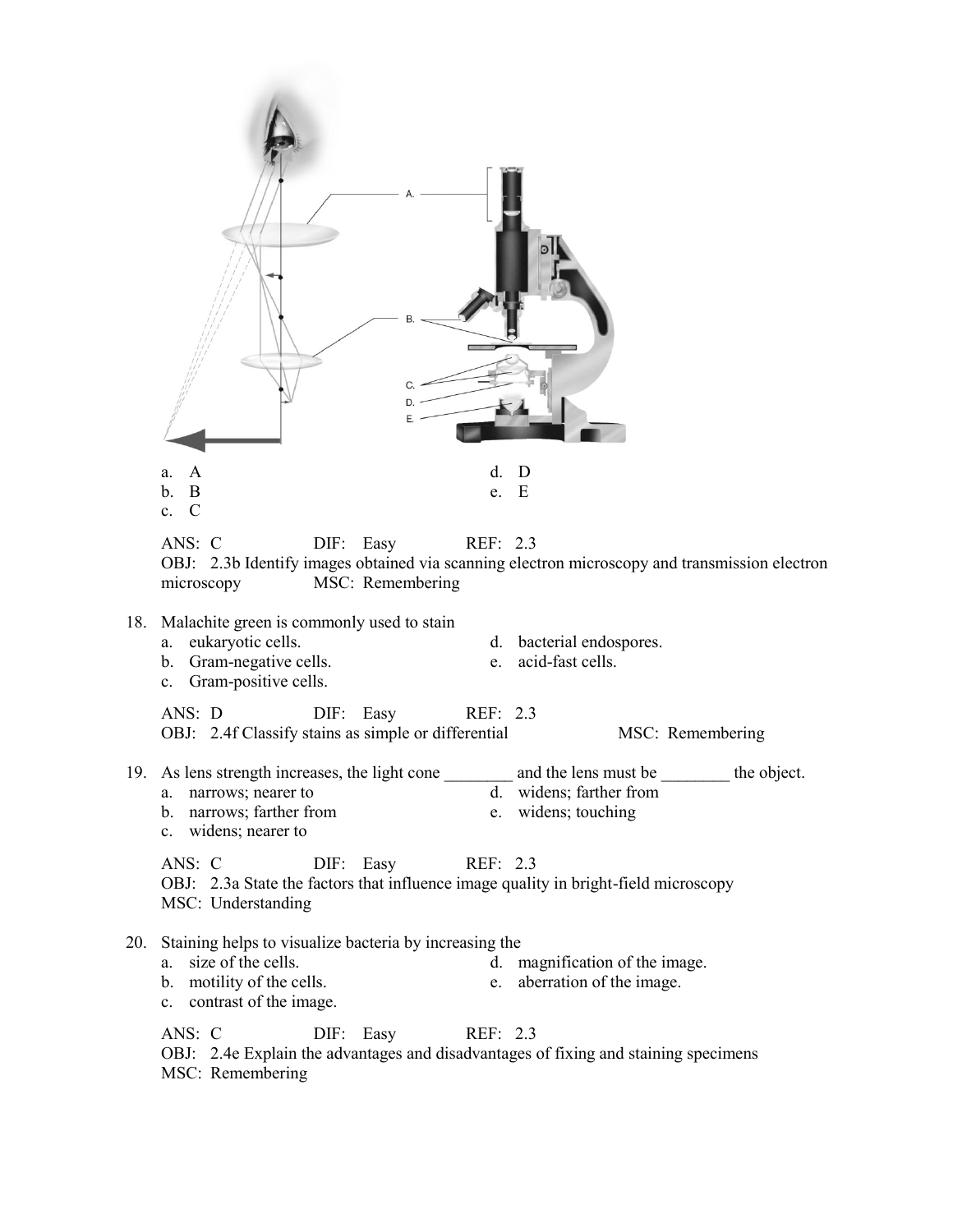- 21. One advantage of a wet mount is
	-
	-
	- c. viewing in a natural state.
	- a. low contrast. d. high contrast.
	- b. that the organism is still. e. that the sample does not overheat.

ANS: C DIF: Easy REF: 2.3 OBJ: 2.3d Describe the advantages and disadvantages of a wet mount MSC: Remembering

- 22. Which two components of the Gram stain form a complex that is retained by Gram-positive cells?
	- a. crystal violet and iodine d. alcohol and safranin
	- b. safranin and iodine e. alcohol and iodine
	- c. crystal violet and safranin
		-

ANS: A DIF: Medium REF: 2.3 OBJ: 2.3g Explain how the structure of the bacterial cell wall relates to its Gram-stain status MSC: Understanding

- 23. Which of the following is best visualized using a negative stain?
	- a. Gram-negative cell wall d. endospores
	- b. acid-fast cell wall e. flagella
	- c. capsule

ANS: C DIF: Medium REF: 2.3 OBJ: 2.3g Explain how the structure of the bacterial cell wall relates to its Gram-stain status MSC: Understanding

- 24. Which of these numeric aperture and light combinations would give the best resolution?
	- a. numeric aperture  $= 0.8$ , wavelength  $= 600$  nm
	- b. numeric aperture  $= 0.8$ , wavelength  $= 500$  nm
	- c. numeric aperture  $= 1.0$ , wavelength  $= 700$  nm
	- d. numeric aperture  $= 1.0$ , wavelength  $= 600$  nm
	- e. numeric aperture =  $0.8$ , wavelength =  $400$  nm

ANS: E DIF: Difficult REF: 2.3

OBJ: 2.3a State the factors that influence image quality in bright-field microscopy MSC: Applying

25. What is the total magnification of a light microscope when using a 25X ocular and 40X objective lens?

| a. $15X$                  | d. $1,000X$                                                               |  |
|---------------------------|---------------------------------------------------------------------------|--|
| b. $65X$                  | e. $1,200X$                                                               |  |
| c. $400X$                 |                                                                           |  |
| ANS: D DIF: Easy REF: 2.3 |                                                                           |  |
|                           | OBJ: 2.3c Explain the function of the components of a compound microscope |  |
| MSC: Applying             |                                                                           |  |

- 26. What is the best explanation for a Gram-positive bacterium appearing pink after performing a Gram stain?
	- a. The crystal violet was left on for too long.
	- b. The iodine was left on for too long.
	- c. The decolorizer was left on for too long.
	- d. The safranin was left on for too long.
	- e. The stain was properly performed.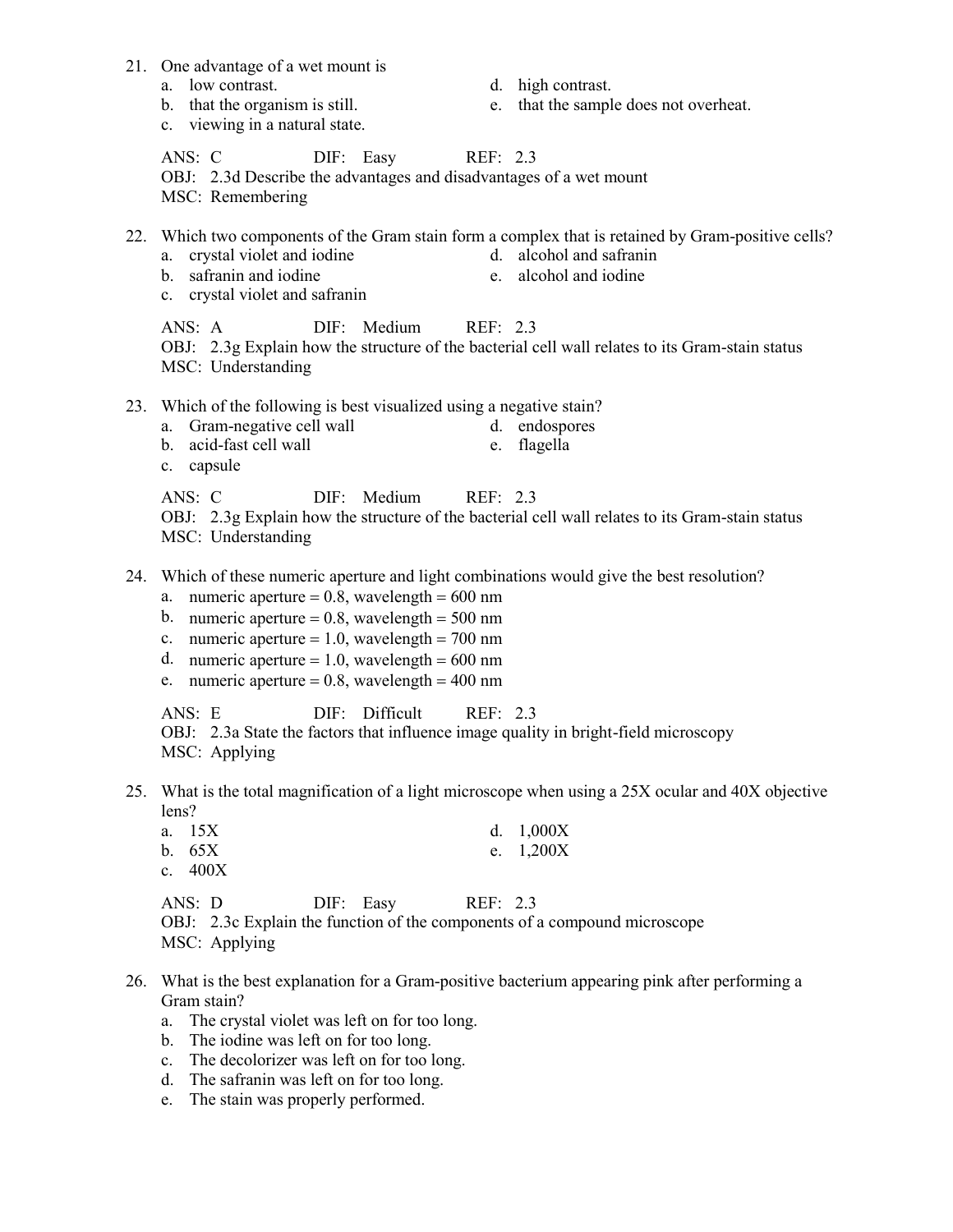ANS: C DIF: Difficult REF: 2.3 OBJ: 2.3g Explain how the structure of the bacterial cell wall relates to its Gram-stain status MSC: Analyzing

- 27. What is the best explanation for a Gram-negative bacterium appearing purple after performing a Gram stain?
	- a. The safranin was not applied.
	- b. The decolorizer was not applied.
	- c. The iodine was not applied.
	- d. The crystal violet was not applied.
	- e. The stain was properly performed.

ANS: B DIF: Difficult REF: 2.3 OBJ: 2.3g Explain how the structure of the bacterial cell wall relates to its Gram-stain status MSC: Analyzing

- 28. Which type of microscopy is used to identify the 3-D structure of biofilms?
	- a. phase-contrast d. bright-field
	- b. dark-field e. confocal
	- c. florescent

ANS: E DIF: Easy REF: 2.4

- OBJ: 2.4c Describe the advantages of super-resolution imaging
- MSC: Analyzing
- 29. Fluorescent microscopy that absorbs light at 260m would MOST likely fluoresce at
	- a. 100 nm. d. 400 nm. b. 200 nm. e. 800 nm. c. 260 nm. ANS: D DIF: Difficult REF: 2.4 OBJ: 2.4b Recall the factors that determine the cell specificity of a fluorophore MSC: Applying
- 30. What molecule is shown below?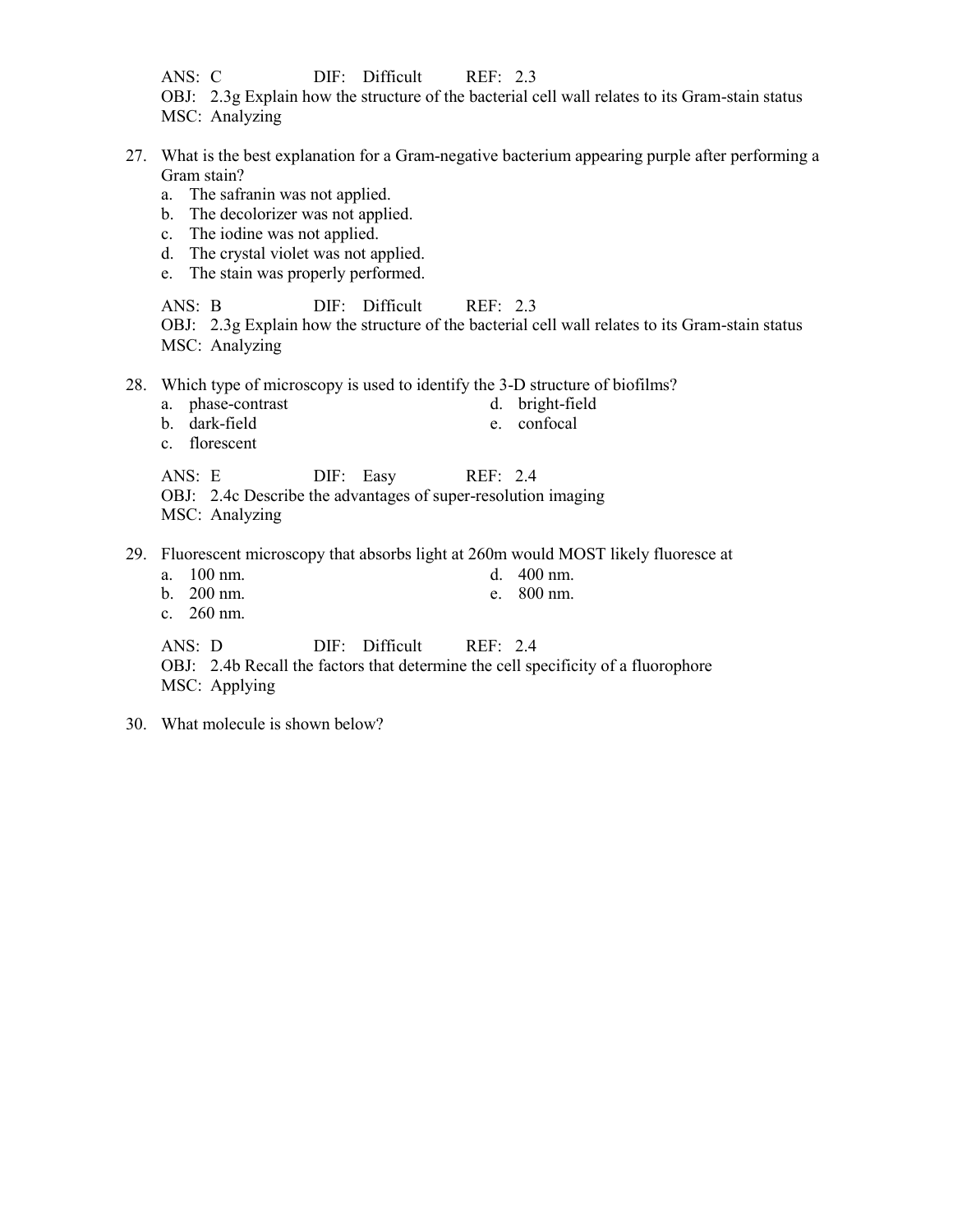

ANS: D DIF: Medium REF: 2.4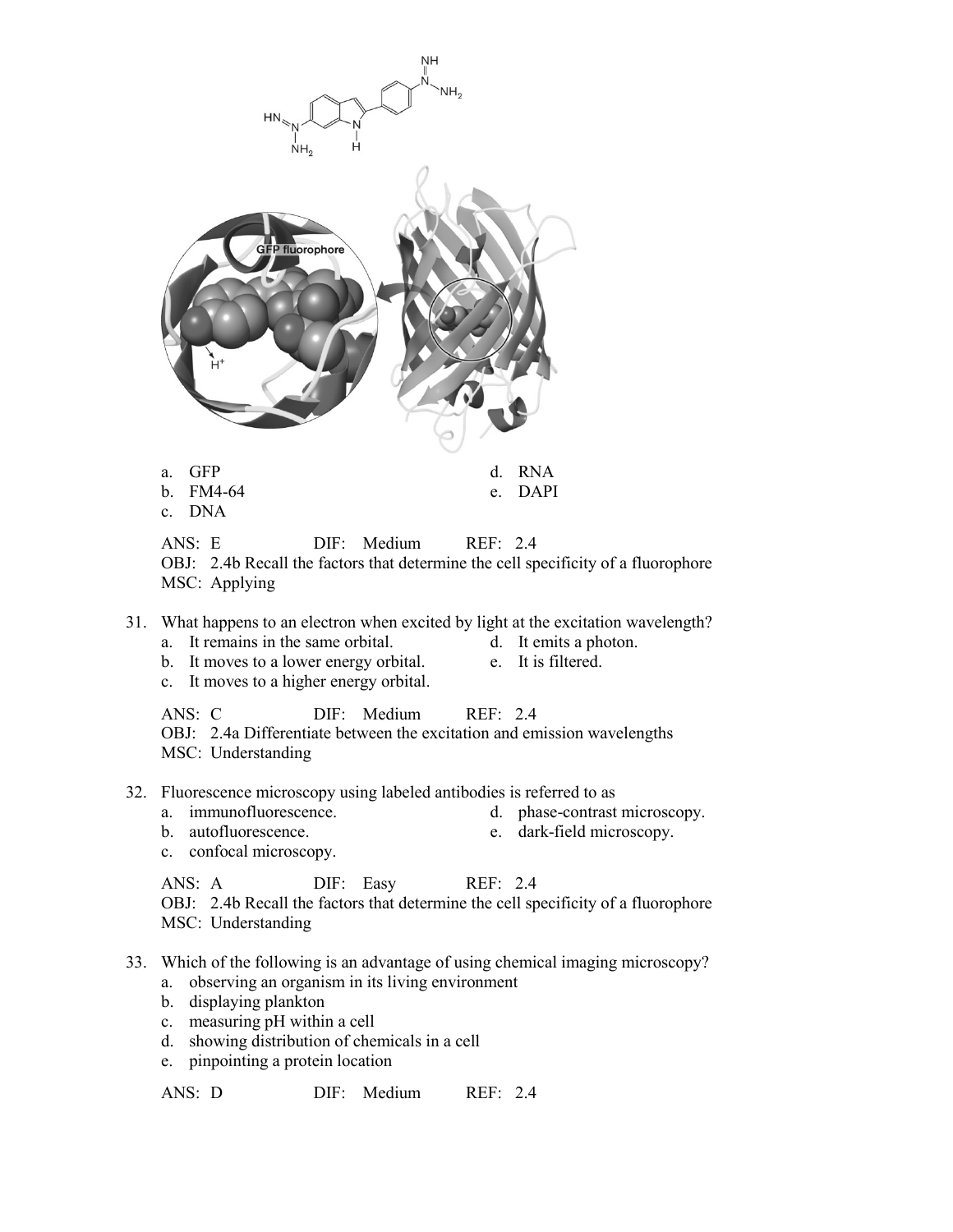OBJ: 2.4d State the function of chemical imaging microscopy MSC: Applying

34. Which of these techniques can be used to localize the DNA sequence at the origin of replication in a bacterial cell? a. fluorescence microscopy d. atomic force microscopy b. phase contrast e. cryo-EM c. X-ray diffraction ANS: A DIF: Easy REF: 2.4 OBJ: 2.4b Recall the factors that determine the cell specificity of a fluorophore MSC: Understanding 35. A useful application of dark-field optics is the study of bacterial a. motility. d. shape. b. surfaces. e. structure. c. interiors. ANS: A DIF: Medium REF: 2.5 OBJ: 2.5a Describe under what conditions dark-field microscopy is the best choice for viewing specimens MSC: Remembering 36. Which of the following techniques are based upon wave interference? a. X-ray diffraction and phase contrast microscopy b. phase contrast and dark-field microscopy c. bright-field and dark-field microscopy d. X-ray diffraction and atomic force microscopy e. scanning and transmission electron microscopy ANS: A DIF: Medium REF: 2.5 OBJ: 2.5b Explain the principles behind phase-contrast microscopy MSC: Applying 37. In which type of microscopy do dust particles interfere the MOST? a. bright-field d. interference b. dark-field e. fluorescence c. phase-contrast ANS: B DIF: Easy REF: 2.5 OBJ: 2.5a Describe under what conditions dark-field microscopy is the best choice for viewing specimens MSC: Analyzing 38. Which type of microscopy gives a "false 3-D image"? a. Gram stain d. negative stain b. nuclear magnetic resonance e. differential interference contrast c. scanning electron ANS: E DIF: Easy REF: 2.5 OBJ: 2.5c State the types of images obtained with differential interference contrast microscopy MSC: Remembering 39. Which type of microscopy is used to view the internal structures of a specimen? a. light d. transmission electron b. atomic force e. confocal fluorescence c. scanning electron ANS: D DIF: Easy REF: 2.6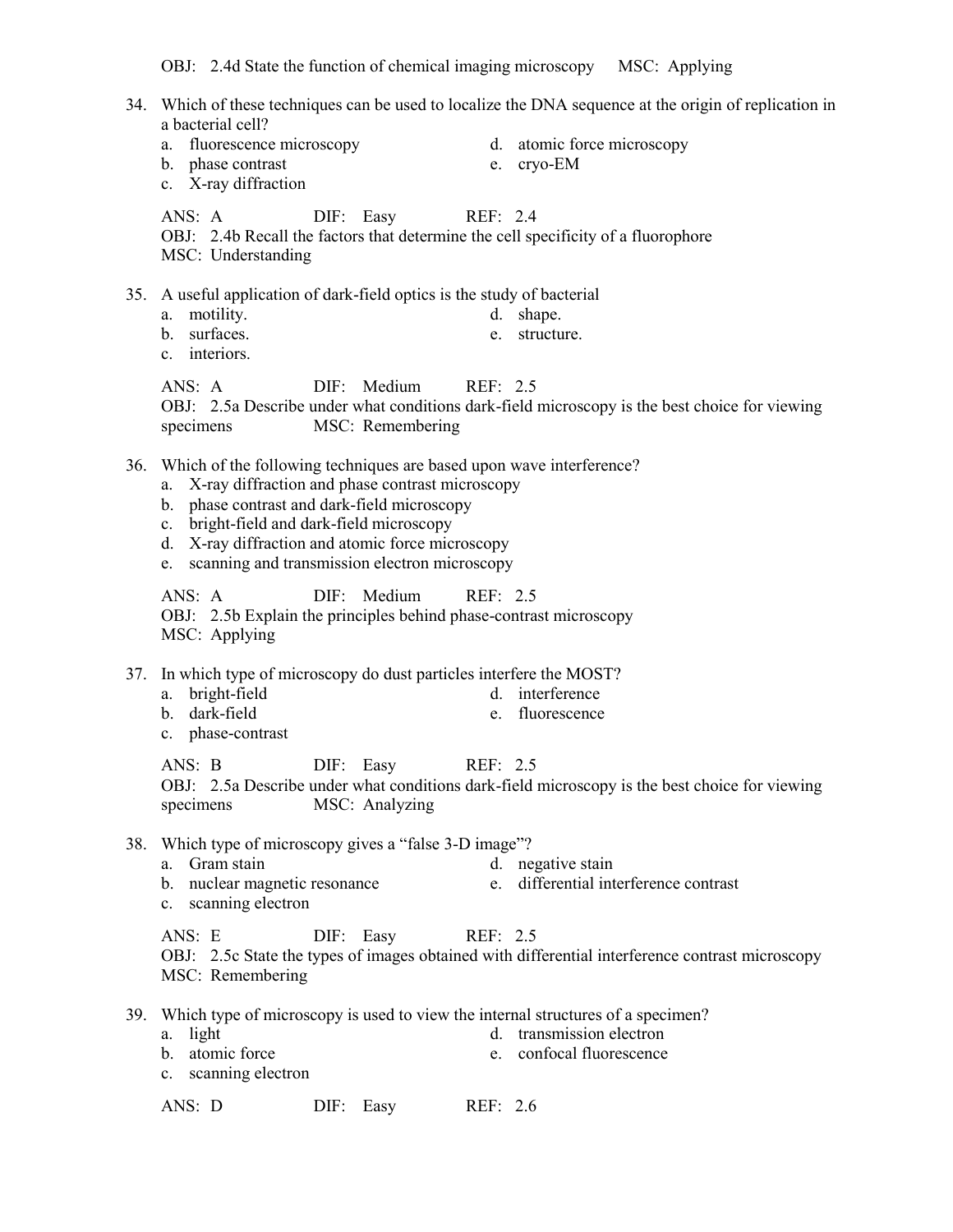OBJ: 2.3b Identify images obtained via scanning electron microscopy and transmission electron microscopy MSC: Understanding 40. The knife used to cut embedded specimens for observation by transmission electron microscopy is called a a. crystallographer. d. polymer. b. microtome. e. scalpel. c. grid. ANS: B DIF: Easy REF: 2.6 OBJ: 2.3b Identify images obtained via scanning electron microscopy and transmission electron microscopy MSC: Remembering 41. Atomic force microscopy measures between a probe and an object to map the three-dimensional topography of a cell. a. hydrogen bonds d. pH changes b. covalent interactions e. magnetic interactions c. van der Waals forces ANS: C DIF: Easy REF: 2.6 OBJ: 2.6c Proposed applications for scanning probe microscopy MSC: Remembering 42. Which type of microscopy is particularly useful to study the surfaces of live bacteria? a. atomic force d. dark-field b. scanning electron e. bright-field c. transmission electron ANS: A DIF: Easy REF: 2.6 OBJ: 2.6c Proposed applications for scanning probe microscopy MSC: Applying 43. Transmission electron microscopy commonly has a resolution of the highest resolution possible for light microscopy. a. 10X d. 10,000X b. 100X e. 1,000,000X c. 1,000X ANS: C DIF: Difficult REF: 2.6 OBJ: 2.6a Compare and contrast light microscopy and electron microscopy MSC: Applying 44. Which of the following would be MOST appropriate to visualize viral particles being assembled inside an infected bacterial cell? a. dark-field microscopy b. atomic force microscopy c. fluorescence microscopy d. scanning electron microscopy e. transmission electron microscopy ANS: E DIF: Medium REF: 2.3 OBJ: 2.3b Identify images obtained via scanning electron microscopy and transmission electron microscopy MSC: Understanding

45. Which of the following methods is used to generate the structure shown below?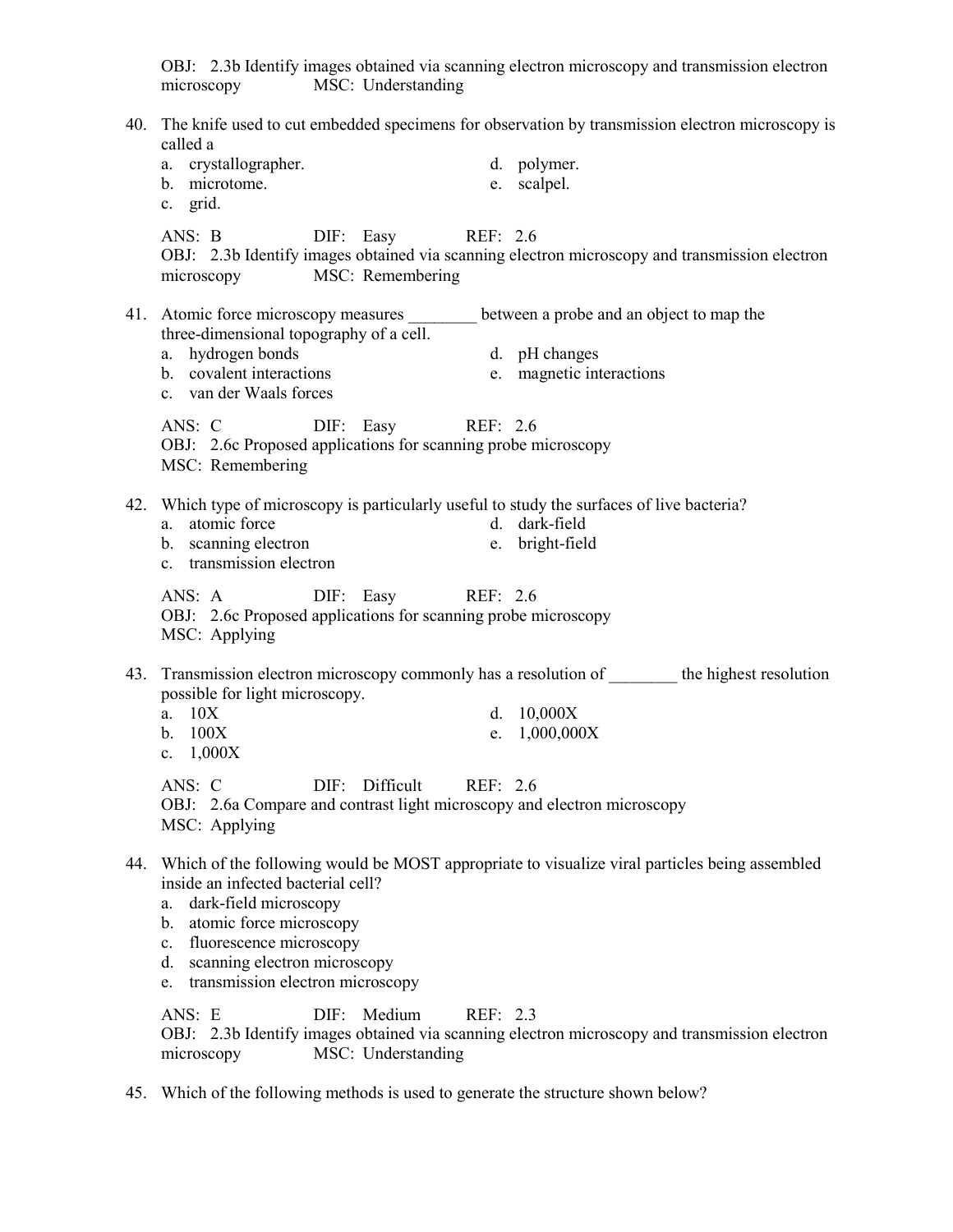

- a. scanning probe microscopy d. confocal microscopy
- b. scanning electron microscopy e. X-ray crystallography
- c. transmission electron microscopy
- 
- 

ANS: E DIF: Easy REF: 2.6

OBJ: 2.6d State what kind of information is obtained from X-ray crystallography analysis MSC: Understanding

- 46. Cryo-electron microscopy (cryo-EM) is differentiated from transmission electron microscopy because it
	- a. requires making thin slices of the sample to be viewed.
	- b. does not require staining with heavy metals.
	- c. may be used to view living tissues.
	- d. uses a weaker electron beam.
	- e. can provide a color image of the microbial cell.

ANS: B DIF: Easy REF: 2.6 OBJ: 2.6e Explain the theory of using cryo techniques in cryo-electron microscopy and cryocrystallography MSC: Analyzing

- 47. The digitally combined images of cryo-EM can achieve resolution comparable to that of a. scanning electron microscopy.
	-
	- b. transmission electron microscopy.
	- c. interference microscopy.
	- d. X-ray crystallography.
	- e. dark-field microscopy.

ANS: D DIF: Difficult REF: 2.6

OBJ: 2.6e Explain the theory of using cryo techniques in cryo-electron microscopy and cryocrystallography MSC: Analyzing

- 48. Which of the following techniques can visualize bacteria without focusing electromagnetic radiation?
	- a. cryo-electron microscopy d. atomic force microscopy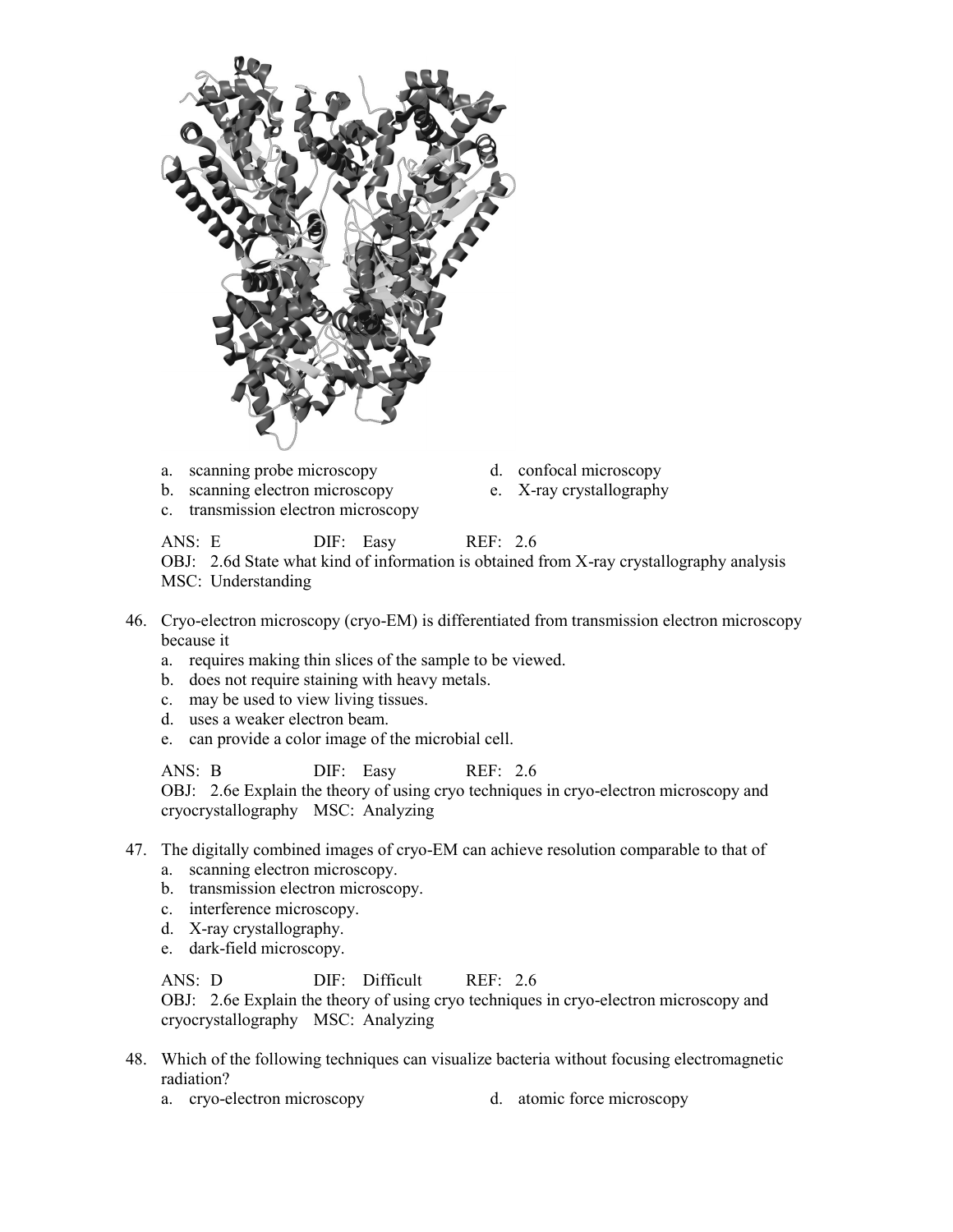- b. phase-contrast microscopy e. X-ray diffraction
- 

c. dark-field microscopy

ANS: D DIF: Medium REF: 2.6 OBJ: 2.6c Proposed applications for scanning probe microscopy MSC: Analyzing

- 49. The spots recorded on film during X-ray diffraction analyses are due to
	- a. artifacts. d. absorption.
	- b. scattering. e. fluorescence.
	- c. wave interference.

ANS: C DIF: Medium REF: 2.7

OBJ: 2.6d State what kind of information is obtained from X-ray crystallography analysis MSC: Understanding

- 50. Which of these techniques would provide the best resolution of an enzyme's structure?
	- a. scanning electron microscopy
	- b. transmission electron microscopy
	- c. cryo-EM
	- d. X-ray diffraction analysis
	- e. atomic force microscopy

ANS: D DIF: Medium REF: 2.7

OBJ: 2.6d State what kind of information is obtained from X-ray crystallography analysis MSC: Understanding

#### **SHORT ANSWER**

1. List and describe three common shapes of bacteria.

#### ANS:

Bacilli (bacillus in the singular) are rod-shaped bacteria. Cocci (singular, coccus) are spherical-shaped bacteria. Spirochetes are tightly coiled spirals or corkscrew-shaped bacteria.

DIF: Easy REF: 2.1 OBJ: 2.1c Describe and identify bacterial morphologies (e.g., bacilli, cocci, and spirochetes) MSC: Remembering

2. Microbes were detected long before the invention of the microscope. How could this be?

ANS:

Detection is the ability to observe the presence of an object, such as when we detect a group of bacteria in a culture tube or growing on a surface such as a food product. Even though we can detect the group, we cannot resolve individual cells without the magnification afforded by microscopes.

DIF: Easy REF: 2.1 OBJ: 2.1a Explain how the structure of the human eye dictates the resolution of objects MSC: Understanding

3. Are all bacilli *Bacillus*? Explain.

ANS: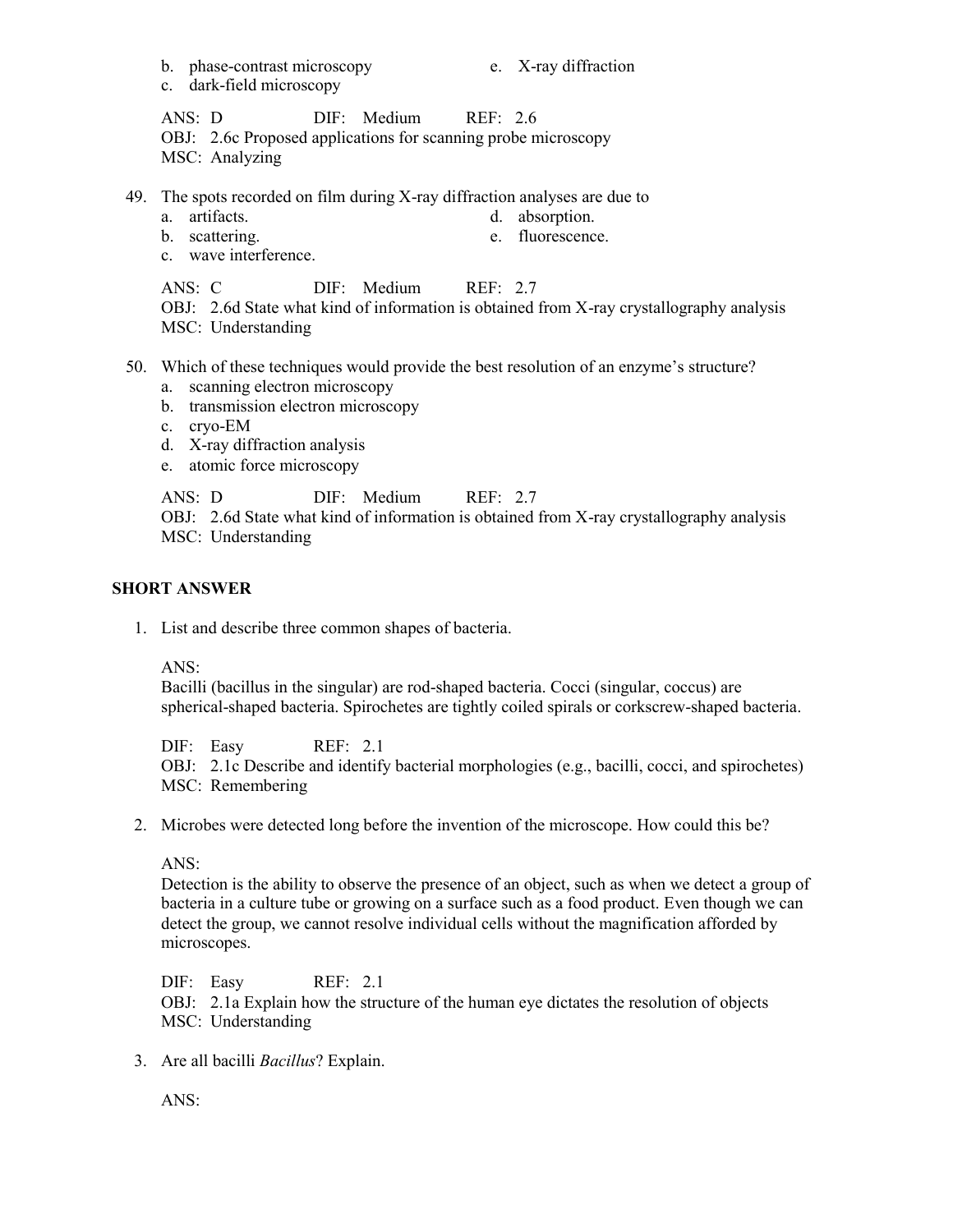No. *Bacillus* refers to a particular genus of organisms that are commonly found in the soil. Although they are rod shaped, the members of this genus are not the only bacteria that have this cellular morphology. The term "bacillus" refers to any rod-shaped microbe, which means that not all bacilli belong to the genus *Bacillus.*

DIF: Easy REF: 2.1 OBJ: 2.1c Describe and identify bacterial morphologies (e.g., bacilli, cocci, and spirochetes) MSC: Understanding

4. If your eyes had photoreceptors packed as closely as an eagle's (about eight times greater than humans), would you be able to resolve a virus (100 nm in size) using a light microscope? Why or why not?

ANS:

No. Although your resolving power would be much improved, the light microscope's power will still be limited by the wavelengths of light that you can see (roughly 400 nm for human eyes). Objects less than 400 nm cannot be resolved by light in the visible spectrum.

DIF: Medium REF: 2.1 OBJ: 2.1a Explain how the structure of the human eye dictates the resolution of objects MSC: Applying

5. Describe three conditions that are necessary for electromagnetic radiation to resolve an object.

ANS:

There must be contrast between the object and its surroundings. The wavelength of the radiation must be equal to or smaller than the size of the object. The detector must have sufficient resolution for the given wavelength.

### DIF: Easy REF: 2.2

OBJ: 2.2a Identify what conditions must exist for electromagnetic radiation to resolve an object from neighboring objects or the surrounding medium MSC: Remembering

6. List and briefly describe four ways that light interacts with objects.

ANS:

(1) Absorption: light energy is absorbed by an object. (2) Reflection: a wavefront bounces off an object at an angle equal to its incident angle. (3) Refraction: light bends when it enters a substance that slows its speed. (4) Scattering: a wavefront interacts with an object of smaller dimensions than the wavelength.

DIF: Medium REF: 2.2 OBJ: 2.2b Explain the properties of light MSC: Remembering

7. Compare and contrast a simple stain (like methylene blue) with the Gram stain. What information about a microbial sample can be collected with each?

ANS:

Both staining procedures colorize bacterial cells, thereby increasing the sample's contrast and improving resolution. A simple stain will color all microbial cells uniformly. This allows one to record the relative size, shape, and arrangement of any cells present. The Gram stain is a differential stain. In addition to size, shape, and arrangement, this procedure allows one to determine if the cells have a Gram-positive (purple) or Gram-negative (pink) cell wall structure.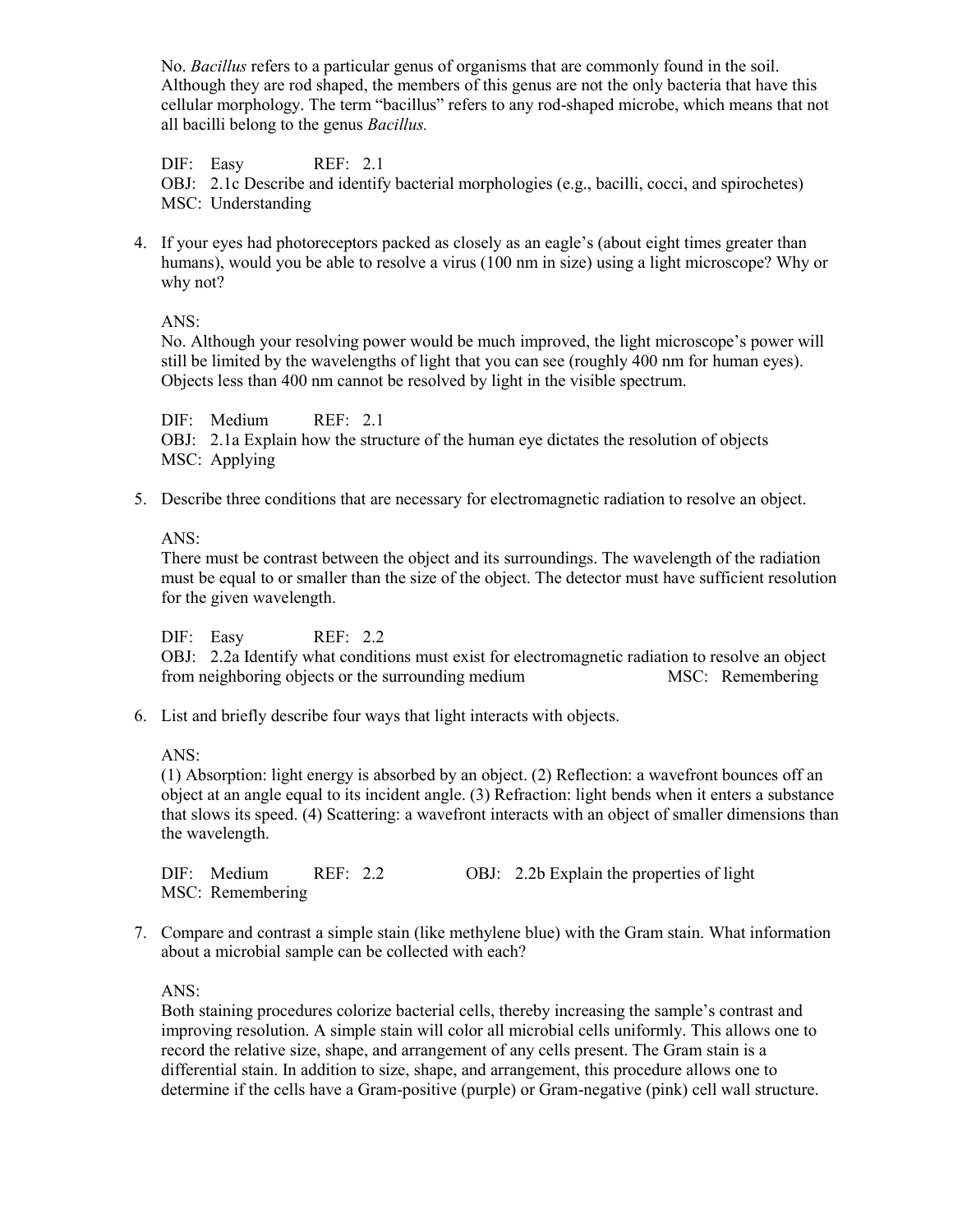8. List three different differential stains used in microbiology. What can be detected with each?

ANS:

The most common differential stain is the Gram stain. This procedure allows one to distinguish between cells having one membrane (Gram-positive) and two membranes (Gram-negative). Another common differential stain is the acid-fast stain. Carbolfuchsin stains the mycolic acid–containing acid-fast cells of the genus *Mycobacterium*. The endospore stain is a differential stain that stains endospores with malachite green. Negative staining and antibody staining are also included in the text.

DIF: Medium REF: 2.3 OBJ: 2.3f Classify stains as simple or differential MSC: Understanding

9. What color are Gram-positive and Gram-negative cells when properly Gram stained? For each step of the Gram-stain procedure, predict the colors of a Gram-positive or Gram-negative cell if that step were omitted during staining. Explain your reasoning.

ANS:

Properly Gram stained Gram-positive cells are purple and Gram-negative are pink.

- (1) Skipping primary stain (crystal violet): Gram-positive and Gram-negative would both be pink. No crystal violet–iodide complex would be formed in the Gram-positive wall. All cells would be decolorized and take on the color of safranin.
- (2) Skipping mordant (iodine): Gram-positive and Gram-negative would both be pink. No crystal violet–iodine complex would be formed in the Gram-positive wall. All cells would be decolorized and take on the color of safranin.
- (3) Skipping decolorizer (alcohol): Gram-positive and Gram-negative would both be purple. The crystal violet–iodine complex would remain in all cells. Although safranin still binds, the purple color is so much more intense that the pink of the safranin cannot be seen.
- (4) Skipping secondary stain (safranin): Gram-positive cells would be purple. The Gram-negative cells would be colorless. The dye complex will be removed from the Gram-negative cells, but they will be difficult to see since the counterstain was not applied.

DIF: Medium REF: 2.3

OBJ: 2.3g Explain how the structure of the bacterial cell wall relates to its Gram-stain status MSC: Understanding

10. Why do some bacteria appear purple after being Gram stained, while others appear pink?

ANS:

Gram-negative cells have a few layers of peptidoglycan cell wall and an outer lipopolysaccharide membrane. Gram-positive organisms have several layers of peptidoglycan and no outer membrane. The multiple layers of peptidoglycan retain the crystal violet–iodine complex, so appear purple. Gram-negative cells do not retain the crystal violet because there are few layers of peptidoglycan and the outer membrane is disrupted by the decolorizer.

DIF: Medium REF: 2.3

OBJ: 2.3g Explain how the structure of the bacterial cell wall relates to its Gram-stain status MSC: Understanding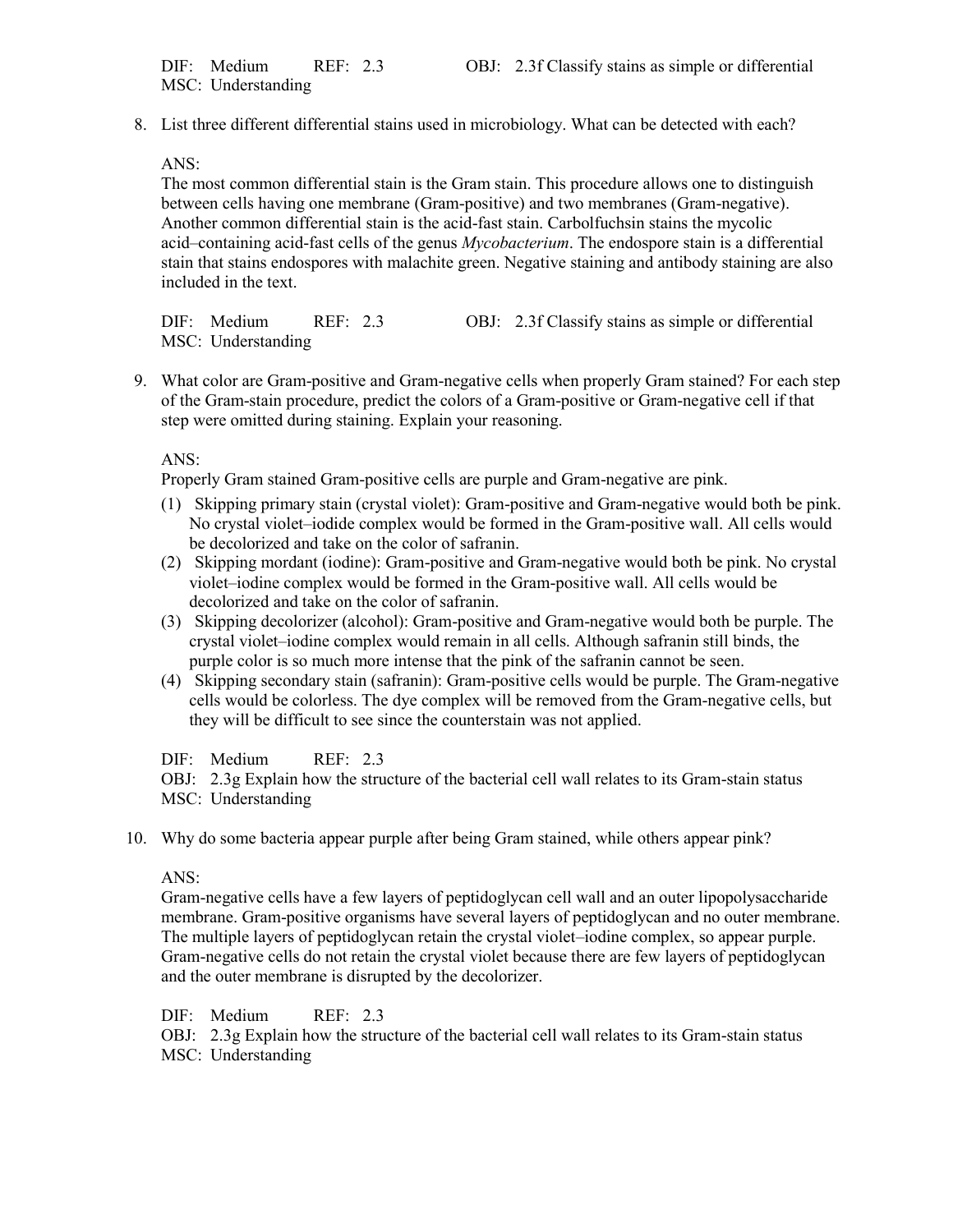11. Compare and contrast the radiation sources, lenses, and image-capturing devices used in light microscopy and transmission electron microscopy.

ANS:

The radiation source for light microscopy is a light, whereas for electron microscopy it is an electron source or tungsten filament. The lenses in the light microscope are glass, whereas magnets are used in electron microscopy. The lenses have similar functions and are arranged in the same order in both types of microscopy. Light microscopy uses a condenser lens, whereas the lens in electron microscopy is called the projection lens. The image-capturing device for light is the human eye, or sometimes a camera. The image-capturing device for electron microscopy is a fluorescent screen.

DIF: Difficult REF: 2.3 | 2.6

OBJ: 2.3c Explain the function of the components of a compound microscope MSC: Understanding

12. Why are stains used in microscopy? Compare and contrast the stains used in light versus electron microscopy.

ANS:

Stains are used to increase the contrast between an object and its surroundings, so as to make it visible. The stains used in light microscopy are usually charged and interact with different cellular components. Positively charged dyes bind to negatively charged cell surfaces. They also are colored, so they impart color to a cell or its components. The stains used for electron microscopy are heavy metals or salts, which increase the density of certain components, again increasing contrast. In electron microscopy, the image of the microbe is always black and white.

DIF: Difficult REF: 2.3 | 2.6

OBJ: 2.3e Explain the advantages and disadvantages of fixing and staining specimens

MSC: Understanding

13. The figure below shows the Gram-staining process. Describe what is happening at step number 3 relative to bacterial cell walls.

|  | <b>NAVARRA</b> |  |
|--|----------------|--|
|  |                |  |
|  |                |  |
|  |                |  |
|  |                |  |
|  |                |  |

ANS:

Iodine is added and binds to Gram-positive cells with greater affinity than Gram-negative cells. This is due to a greater concentration of peptidoglycan in the Gram-positive cell walls.

DIF: Easy REF: 2.3

OBJ: 2.4g Explain how the structure of the bacterial cell wall relates to its Gram-stain process MSC: Understanding

14. The figure below displays absorption and emission spectra for a fluorophore. Describe the difference between absorption and emission and how this is reflected in the figure.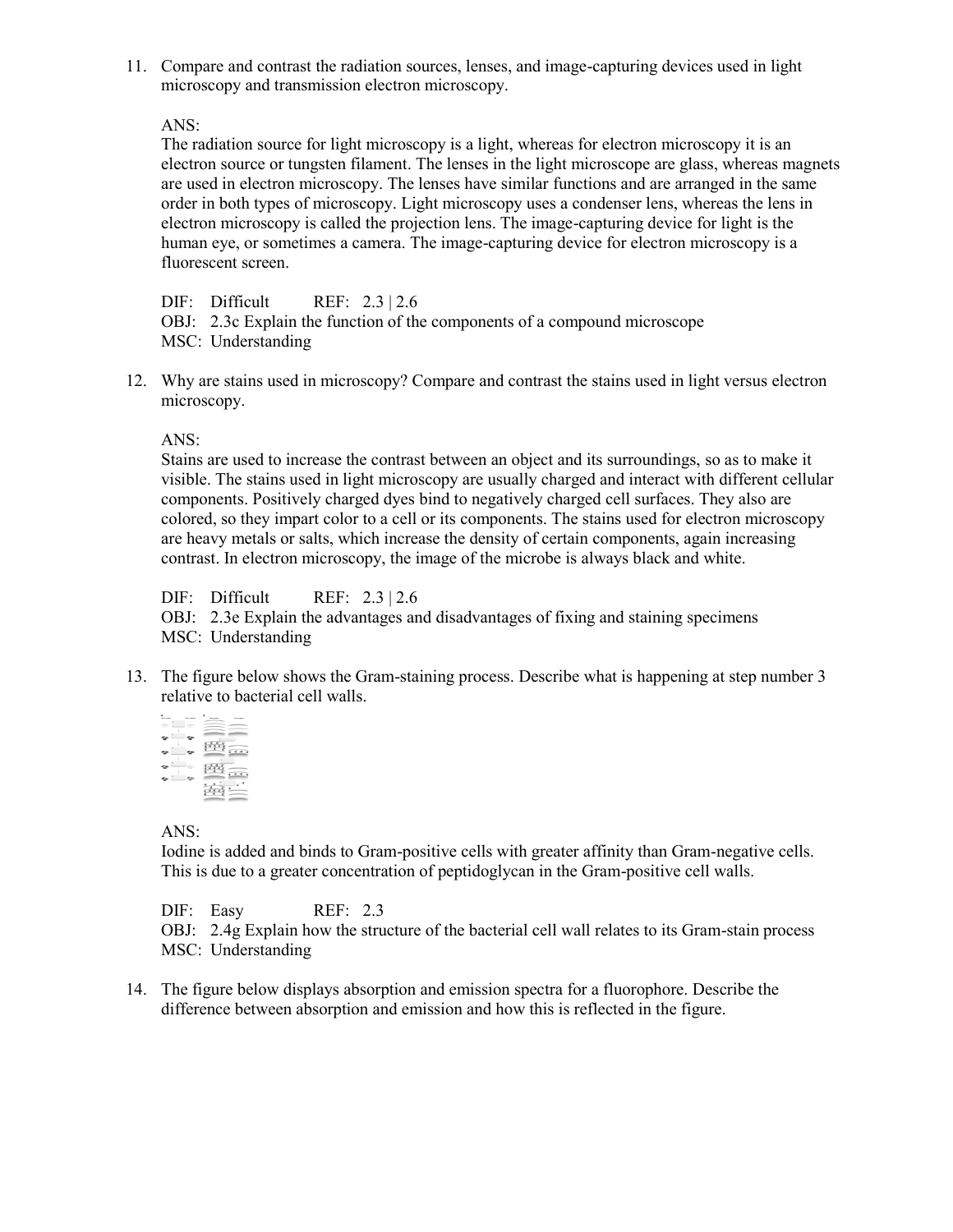

ANS:

The highest peak at a higher energy level is absorption. This is when the photon is absorbed by the electron. The lower peak represents emission, which is when the electron loses energy and drops to a lower orbital.

DIF: Easy REF: 2.4 OBJ: 2.4a Differentiate between the excitation and emission wavelengths MSC: Understanding

15. Define a fluorophore and give three examples of how it can be used to label cells.

## ANS:

A fluorophore is a fluorescent molecule that can be used to stain a specimen for observation with a fluorescence microscope. Some fluorophores, such as DAPI, have affinity for certain cell chemicals. Antibodies can be labeled with fluorescent dyes and reacted with specific targets in immuno- fluorescence. Short sequences of DNA attached to a fluorophore can be used to hybridize and label target DNA.

DIF: Difficult REF: 2.4

OBJ: 2.4b Recall the factors that determine the cell specificity of a fluorophore MSC: Understanding

16. Using the figure below, explain how the visualization of molecules occurs through X-ray crystallography.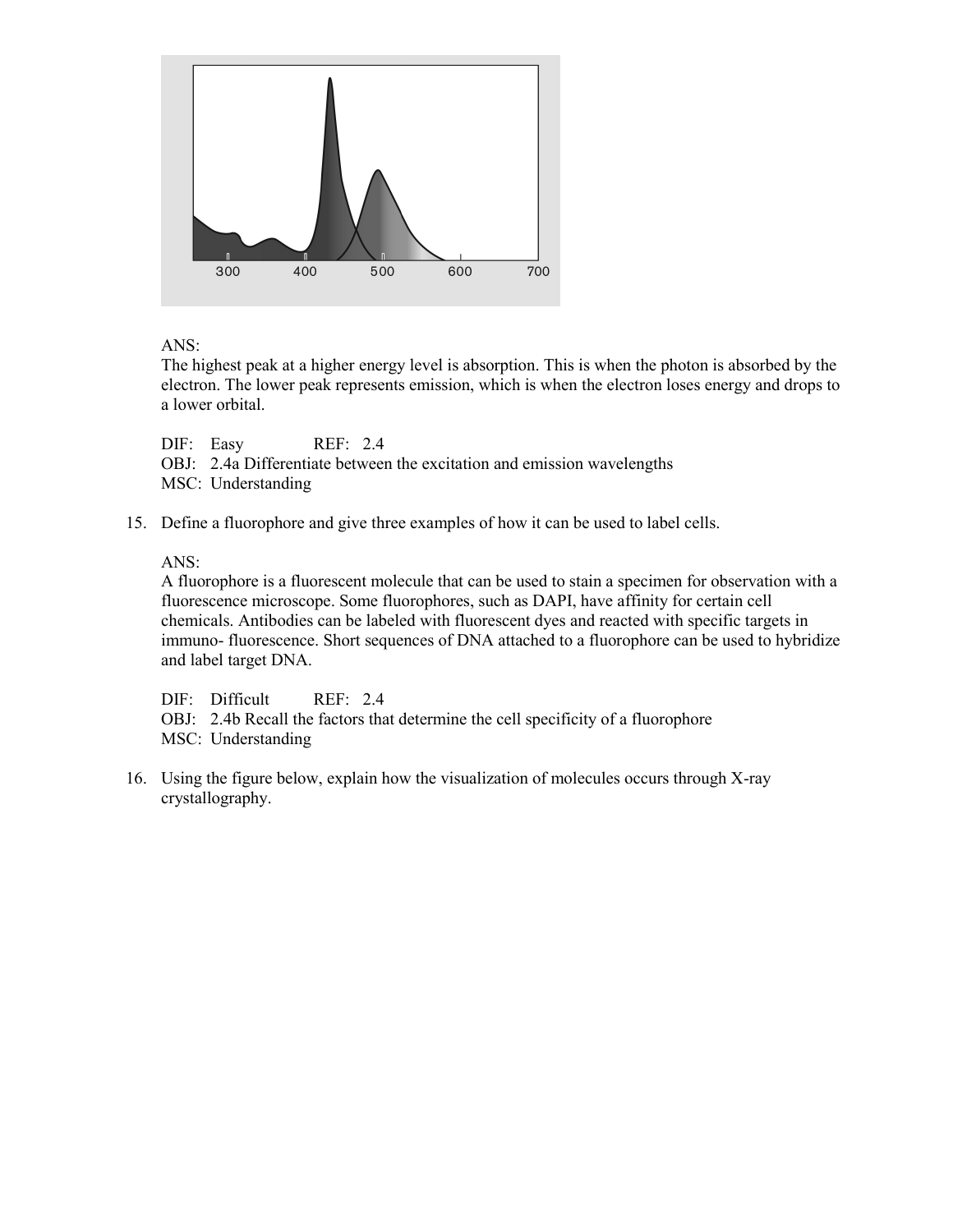

#### ANS:

The X-ray beam focuses on a crystal and is rotated over all the angles and provides a diffraction pattern. The intensity of the diffraction is recorded; this pattern is analyzed using a model of individual molecules.

DIF: Difficult REF: 2.6

OBJ: 2.6d State what kind of information is obtained from X-ray crystallography analysis MSC: Applying

17. Most electron micrographs in microbiology textbooks are in color. Is this normal for an electron micrograph? Why or why not?

ANS:

Electron micrographs are not naturally colored, as color is defined by visible light, not electrons. The original image is produced when the electrons bombard a fluorescent screen. The resultant image is processed by a computer to appear as black and white with intensities in the entire range of grays in between. These images are later colorized using computer software (like Photoshop) to improve the aesthetics and provide additional information.

DIF: Difficult REF: 2.6 OBJ: 2.3b Identify images obtained via scanning electron microscopy and transmission electron microscopy MSC: Understanding

18. Give a few reasons why living organisms may not be observed by transmission electron microscopy (TEM) or scanning electron microscopy (SEM).

ANS:

In TEM, the specimens are fixed and embedded into a polymer for sectioning. The specimen is then stained with heavy metal to increase contrast. In SEM, the entire organism is shadowed with heavy metal prior to observation. Most importantly, however, the entire optical column of the EM must be maintained under vacuum, and an electron beam would quickly destroy a living specimen.

DIF: Easy REF: 2.6

OBJ: 2.3b Identify images obtained via scanning electron microscopy and transmission electron